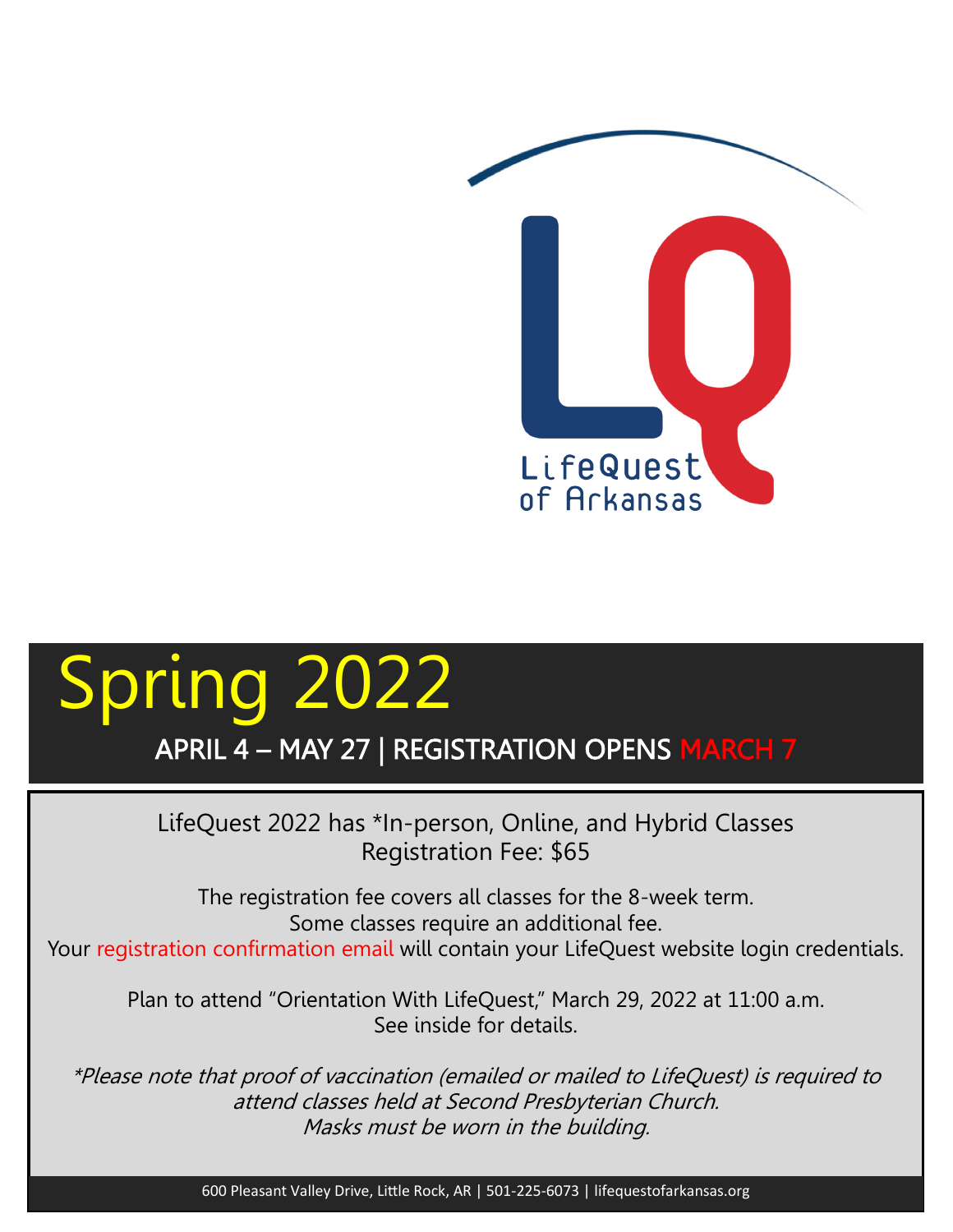# Vaccine and COVID-19 Policy

#### Policy Statement

LifeQuest of Arkansas will always keep your safety as our number one priority. LifeQuest stands firm in believing it is your personal responsibility to be vaccinated.

#### COVID Requirements

- \*Proof of vaccination will be required to attend in-person classes held at Second Presbyterian Church.
- For in-person classes, we will require masking while indoors, social distancing, and hand washing to limit the spread of COVID-19. We will limit the number of participants per class, according to the size of the room, to obtain a 3 feet distance.

#### COVID Guidelines If you are not feeling well, please stay at home.

By registering for LifeQuest classes, you agree to not attend an in-person class if any one or more of the following is true within 14 days of the event:

- You have (or any person in your household or with whom you have close contact has) tested positive for, or been exposed to, someone who has tested positive for COVID.
- You have (or any person in your household or with whom you have close contact has) experienced symptoms of COVID (e.g., a fever of 100.4 degrees or higher, cough, shortness of breath or difficulty breathing, chills, repeated shaking, muscle pain/achiness, headache, sore throat, loss of taste or smell, nasal congestion, runny nose, vomiting, diarrhea, fatigue or any other symptoms associated with COVID identified by the Centers for Disease Control and Prevention).
- You have (or any person in your household or with whom you have close contact has) travelled to any state or international territory identified by federal or applicable local governments as being subject to travel or quarantine advisories due to COVID.

#### Who Is Governed by This Policy?

Any staff, participants, volunteers, instructors, and vendors involved in LifeQuest.

#### \*Proof of Vaccination

Ways to provide proof of vaccination to attend in-person classes at Second Presbyterian Church:

- Mail a photocopy of your vaccine card to: LifeQuest of Arkansas P.O. Box 25523 Little Rock, AR 72221
- Email a photo of your vaccine card to info@lifequestofarkansas.org
- Bring your vaccine card to the LifeQuest office and we will make a copy.

#### Pivot Plan

If we need to pivot to online classes due to COVID-19, most in-person classes will need to be cancelled. If you have already enrolled, we will notify you via email.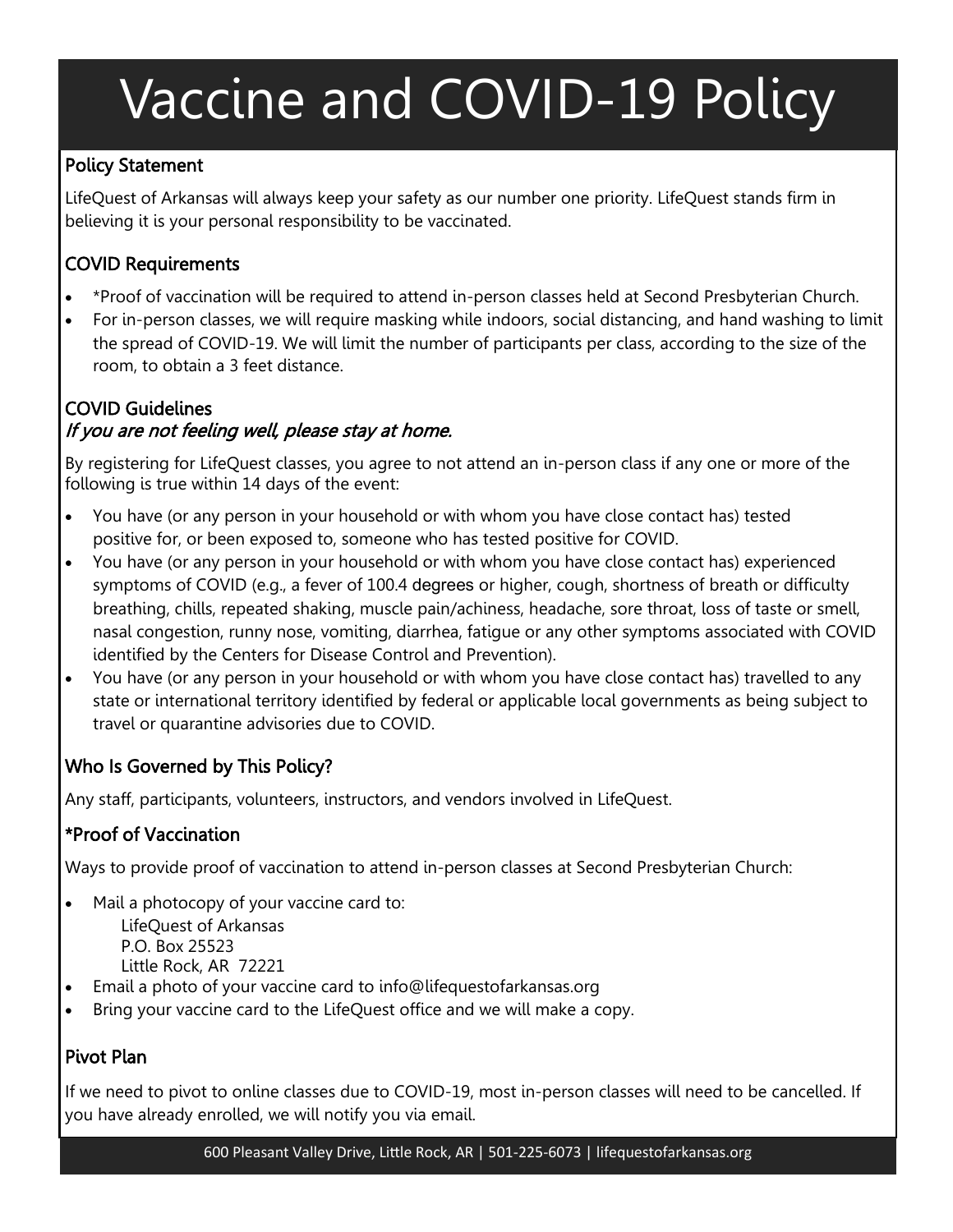# LifeQuest: Spring 2022

## **MONDAY**

### 10:00 A.M. - 10:45 A.M.

#### BEGINNING SPANISH Karen Sherman, Instructor Format: In-person In-person limit - 12

Not recorded

Beginning with the alphabet, useful phrases and question words, we will be making simple sentences by the end of our time together. Whether it's greetings, telling time, talking about ourselves, the weather, seasons and months, join us para conversar el español and share latina culture.

## 10:00 A.M. - 10:45 A.M.

GREAT BOOKS Rosemary Rogers, Facilitator Materials fee: \$15 Format: Online Zoom limit - 18 Not recorded Read and discuss selections of literature by classic and modern authors.

## 12:00 P.M. - 3:00 P.M.

#### COMEDY IN AMERICAN MOVIES Wayne Stengel, Instructor Format: Hybrid In-person limit - 40; Zoom limit - none Not recorded

This class will take a look at what makes us laugh at the movies. Examining classic movie comedies, we will discuss what is funny about them, why we laugh or don't laugh at them, and ask if they remain funny. The films are the Marx Brothers, A Night at the Opera (1935); Howard Hawks, Bringing up Baby (1939); Preston Sturges, The Lady Eve (1941); Billy Wilder, Some Like It Hot (1959); Stanley Kubrick, Dr. Strangelove (1964); Chris Columbus, Mrs. Doubtfire (1993); Chuck Russell, Mask (1994), and Adam McKay, Anchorman (2004). With performers like Groucho, Harpo, and Zeppo, Cary Grant, Barbara Stanwyck, Jack Lemmon and Marilyn Monroe, Peter Sellers, Robin Williams, Jim Carey, and Will Ferrell. Some of these clowns will, at the very least, make you smile.

## MONDAY, Cont.

1:00 P.M. - 2:30 P.M.

LQ ARTISTS John Mize, Facilitator Format: Online Zoom limit - none Not recorded

Gather online with other LifeQuest creatives to draw, sketch, paint, and share your projects with others. No instruction, no experience necessary, no required medium, and no judgment! Enjoy being together to gain inspiration and support.

## DID YOU KNOW ? LIFEQUEST HAS A NEW EXECUTIVE DIRECTOR



## Leah Greenfield named Executive Director

"Working at LifeQuest of Arkansas over the past seven years has been an absolute joy. Even during the challenges we experienced earlier in the pandemic as we pivoted our programs to online learning, it was inspiring and motivating to work with an amazing team of volunteers and members who are all committed to our organization's mission to enhance lifelong learning. In this new role, I am definitely a student again myself and look forward to what the future holds!"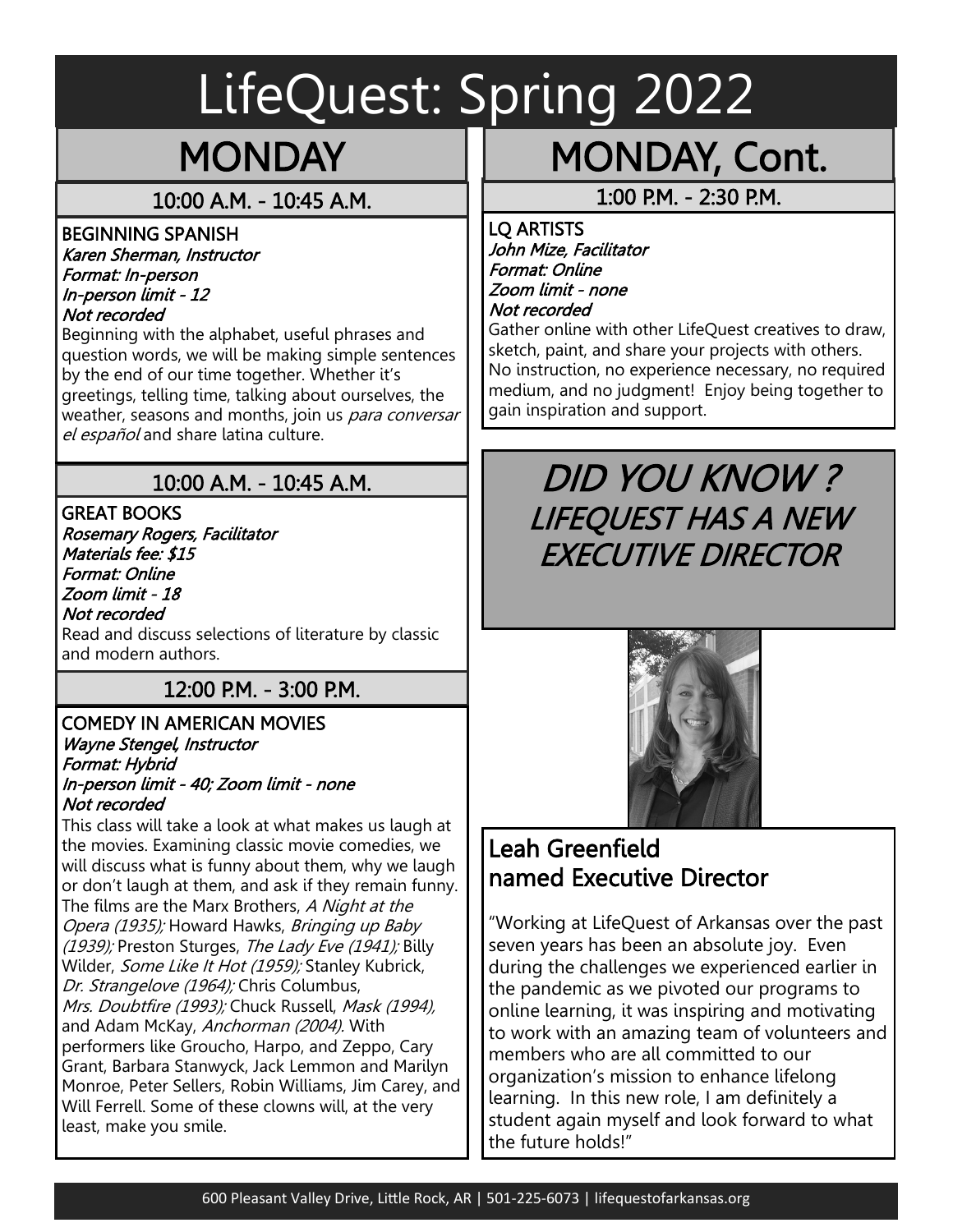## **TUESDAY**

9:00 A.M. - 9:45 A.M.

#### BRAVER ANGELS

#### April Chatham-Carpenter, Jeannie Burrus, David Childs, Glen White, Facilitators Format: Online Zoom, Facebook limit - none

#### Recorded

Braver Angels of central Arkansas recently began a new public program called Arkansas Table Talk that provides a venue for interested persons to engage in respectful conversations on various political topics, while maintaining decorum, respect, and a general adherence to the communication skills taught in the Braver Angels workshop "Skills for Bridging the Political Divide." For our class with LifeQuest, we propose to use the first four weeks to teach these skills to class participants, including role-play practice. In the final four weeks, the participants will engage in a group discussion of various topics of political interest, using the skills taught in the first four weeks. We expect to offer three articles on each weekly topic for reading by participants, one reading each from left, center and right perspectives.

### 9:30 A.M. - 11:00 A.M.

## CONVERSATIONAL SPANISH

Marci Smith, Instructor Format: In-person In-person limit - 8 Not recorded

HABLAMOS MAS ESPAÑOL!

Conversational Spanish for people with prior Spanish instruction. No book required; we'll use hand-outs and Spanish-language newspapers and other materials to provide vocabulary and conversation topics.

### 10:00 A.M. - 11:30 A.M.

#### GRANDPARENTING TODAY Elizabeth Vines, Facilitator Format: Online Zoom limit - 12 Not recorded

Sharing the joys and concerns of grandparenting, this participatory, discussion-based group focuses on the fun times, challenges and frustrations of being a grandparent in today's world with a special emphasis on building fellowship among the group.

## TUESDAY, Cont.

#### 11:00 A.M. - 11:45 A.M.

#### UNDERSTANDINGS OF CHRIST: JESUS IN THE GOSPELS Steve Hancock, Instructor Format: Online Zoom, Facebook limit - none Recorded

Jesus Christ stands at the center of the Christian faith. Without him, there would be no Christianity. The four gospels (Matthew, Mark, Luke and John) portray Jesus in a way that is generally consistent, but with some significant differences. In this class, we will look closely at the similarities and the differences in the way Jesus is portrayed and thus gaining a more complete understanding of the life and ministry of Christ.

### 11:00 A.M. - 11:45 A.M.

#### READER'S THEATER Elizabeth Reha and Tricia H. Spione, Instructors Format: Online Zoom, Facebook limit - 12 Not recorded

In Reader's Theater, actors present dramatic readings of narrative material without costumes, props, or scenery. Using only vocal expression, actors illustrate their characters' motives and roles in the play. No experience needed! Due to the interactive nature of this class, attendance is necessary especially for the final class. Join this relaxed and interactive class to learn new skills and have fun.

#### 12:00 P.M. - 12:45 P.M.

#### JAPAN

#### Jerry Hanson, Instructor Format: Online Zoom, Facebook limit - none Recorded

The island country of Japan was a feudal society until 1861 and then transformed itself into an industrialized economic power. How did this happen? When the country became an international threat with World War II, how did Japan recover from its defeat and transform again into an economic global player? These questions and some possible answers will be reviewed and discussed in this online class.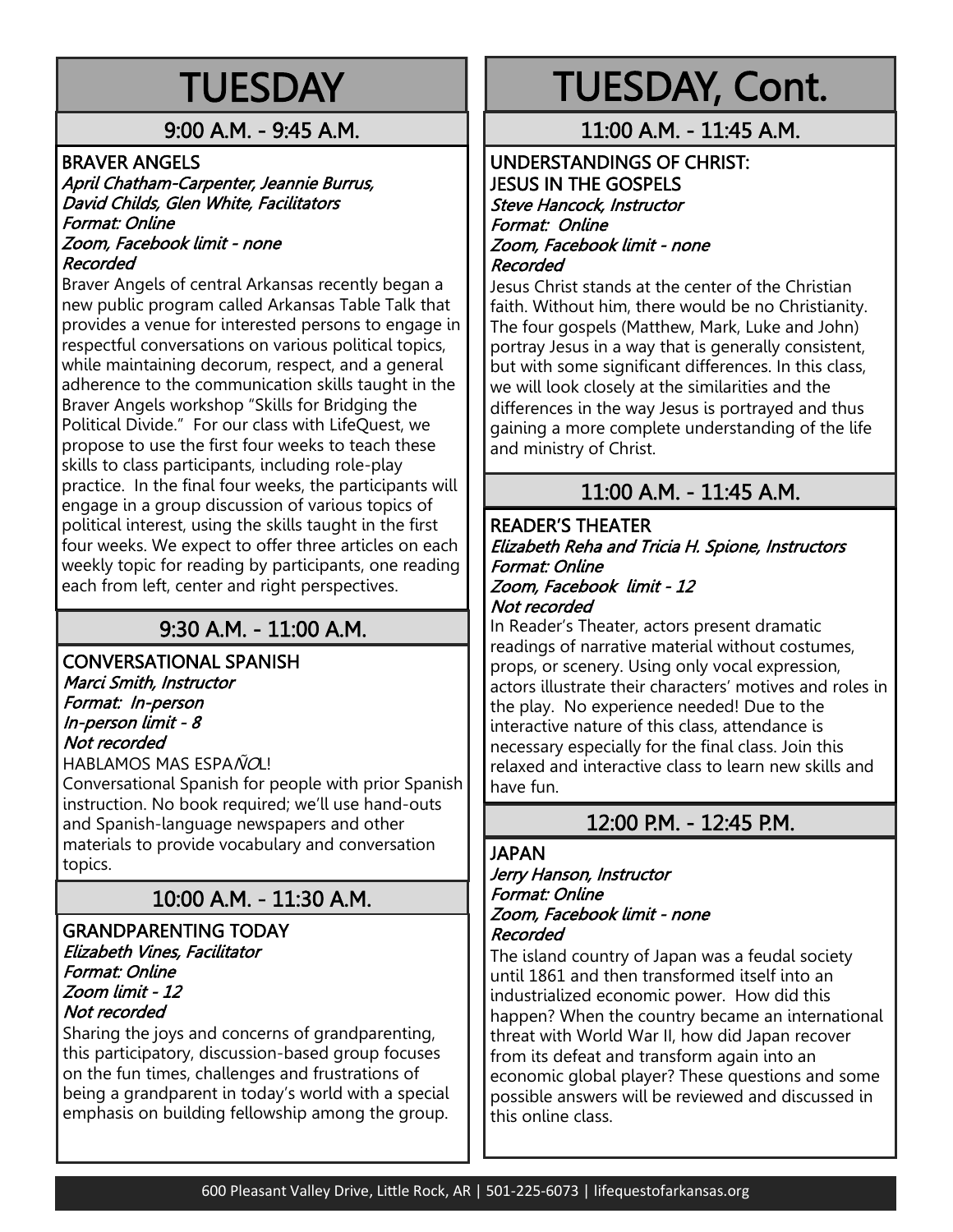## TUESDAY, Cont.

#### 12:00 P.M. - 12:45 P.M.

**SCATTERGORIES** Sheri Simon, Facilitator Format: Online Zoom limit - none Not recorded

This is a game anyone can play! No experience necessary. After rule-explaining, we'll present various categories. Have a scratch pad and pencil handy. You'll be given a letter to quickly come up with items for each category. Use your brain, meet some new friends, and join the fun!

### 1:00 P.M. - 1:45 P.M.

### ORIGINS!

#### Fred Silva, Instructor Format: Online Zoom, Facebook limit - none Recorded

In another class of big ideas and broad-reaching areas of interest and study, Dr. Silva takes us on a journey with ORIGINS: An Extraordinary Journey of Our Deepest Roots. Just how did we get here from there:

- The Origin of Our Universe: the Big Bang
- The Origin of Stars (Our Sun) and Planets (Including Earth)
- The Origin of Life
- The Origin of Our Brain
- The Origin of Humans
- The Origins of Western Philosophy and Religion
- The Origin of Culture
- Transhumanism: Where Might We Go in the Future!





## TUESDAY, Cont.

### 1:00 P.M. - 1:45 P.M.

TAI CHI

Suzanne Yung and June Brown, Instructors Format: In-person In-person limit - 20

Not recorded

Tai Chi is back at LifeQuest! Learn the slow, rhythmic movements of Northern Wu Tai Chi , the 13 Golden Postures and the Tai Chi walk.

### 2:00 P.M. - 3:30 P.M.

#### TELL YOUR OWN STORY Connie Wardell, Facilitator Format: Online Zoom limit - 14 Not recorded

This is a guided writing and sharing class. Everyone has lived an interesting life! Surprise yourself and write it all down. Your family will love and appreciate it.

## DID YOU KNOW?

The LifeQuest Annual Library contains archived recordings of hundreds of LifeQuest classes. It's time to renew your annual subscription! Once you join, you'll receive a unique username and password usable through December 2022. The cost is \$50. Just check the box on the back of the registration page.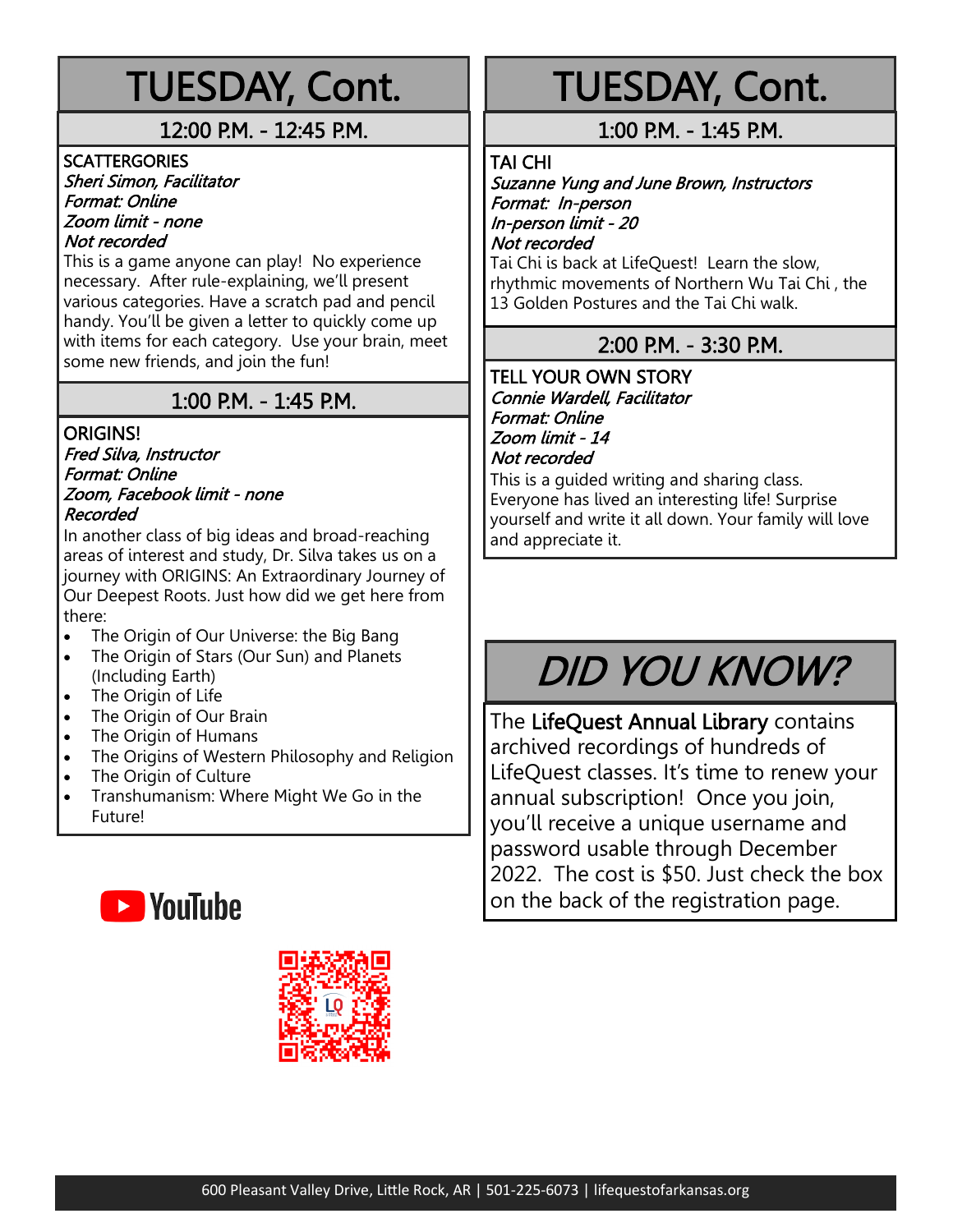## **WEDNESDAY**

### 9:00 A.M. - 9:45 A.M.

#### BEHIND THE HEADLINES John Brummett, Instructor Format: Hybrid In-person limit - 200; Facebook limit - none Recorded

Join us at Second Presbyterian Church, 600 Pleasant Valley Drive, Little Rock, or in the "LifeQuest SPRING 2022" Facebook group to hear a thoughtful analysis of the week's news across the state and beyond. Be sure to join the private Facebook group BEFORE the first day of class. Masks and proof of vaccination required to attend in-person.

## 9:15 A.M. - 10:45 A.M.

#### BEGINNING GREETING CARDS Judy Langford-Brodie, Instructor Materials fee: \$25 Format: In-person In-person limit - 8 Not recorded

Discover how to make handmade greeting cards that you will enjoy creating just as much as your friends and family will enjoy receiving! Learn paper crafting techniques by making two or three projects each week. Designed for beginners. Paper, envelopes, ink, stamps and large equipment provided. A short list of personal supplies needed will be emailed to you.

### 9:15 A.M. - 11:00 A.M.

OPEN ARTISTS STUDIO No instruction Format: In-person In-person limit - 16 Not recorded

All are welcome to this open time to draw, paint, sculpt, or craft. The studio is yours to gather, create, and share ideas and inspiration.

## 9:15 A.M. - 11:15 A.M.

MAH JONGG Ellen Lowitz, Instructor Format: In-person In-person limit - 20 Not recorded

Learn to play Mah Jongg! Please purchase your 2022 Mah Jongg card by contacting 212-246-3052 or go to www.nationalmahjonggleague.org

## WEDNESDAY, Cont.

#### 9:15 A.M. - 11:15 A.M.

**KNITTERS** 

Format: In-person In-person limit - 10 Not recorded Share your knitting knowledge and learn from others. No instruction, just creative fun!

#### 10:00 A.M. - 10:45 A.M.

U.S. FOREIGN POLICY Alan Eastham, U.S. Ambassador, Ret., Instructor Format: Hybrid In-person limit - 200; Facebook limit - none Recorded

Join us at Second Presbyterian Church, 600 Pleasant Valley Drive., Little Rock, or in the "LifeQuest SPRING 2022" Facebook group, to discuss current events and newsworthy topics, interspersed with historical themes and foreign policy theory. Be sure to join the private Facebook group BEFORE the first day of class.

### 10:00 A.M. - 10:50 A.M.

WESTERN MUSIC BEFORE 1600 Nancy Fleming, Instructor Format: In-person In-person limit - 40 Not recorded

First, we'll learn about the fascinating history of the development of a distinctive style of music in the West during the Middle Ages. Second, we'll explore the beautiful music composed during the Renaissance. Discover such interesting characters as Hildegard of Bingen (1098-1179), visionary mystic, author of books on science and healing, correspondent with popes and kings, and one of the earliest composers for whom we actually have a name, and Carlo Gesualdo (c. 1566-1613), madman, prince, murderer, and composer of avant-garde music. Many people are unaware of the treasures composed during the first 800 years or so of Western music. Join us to find out more about them!

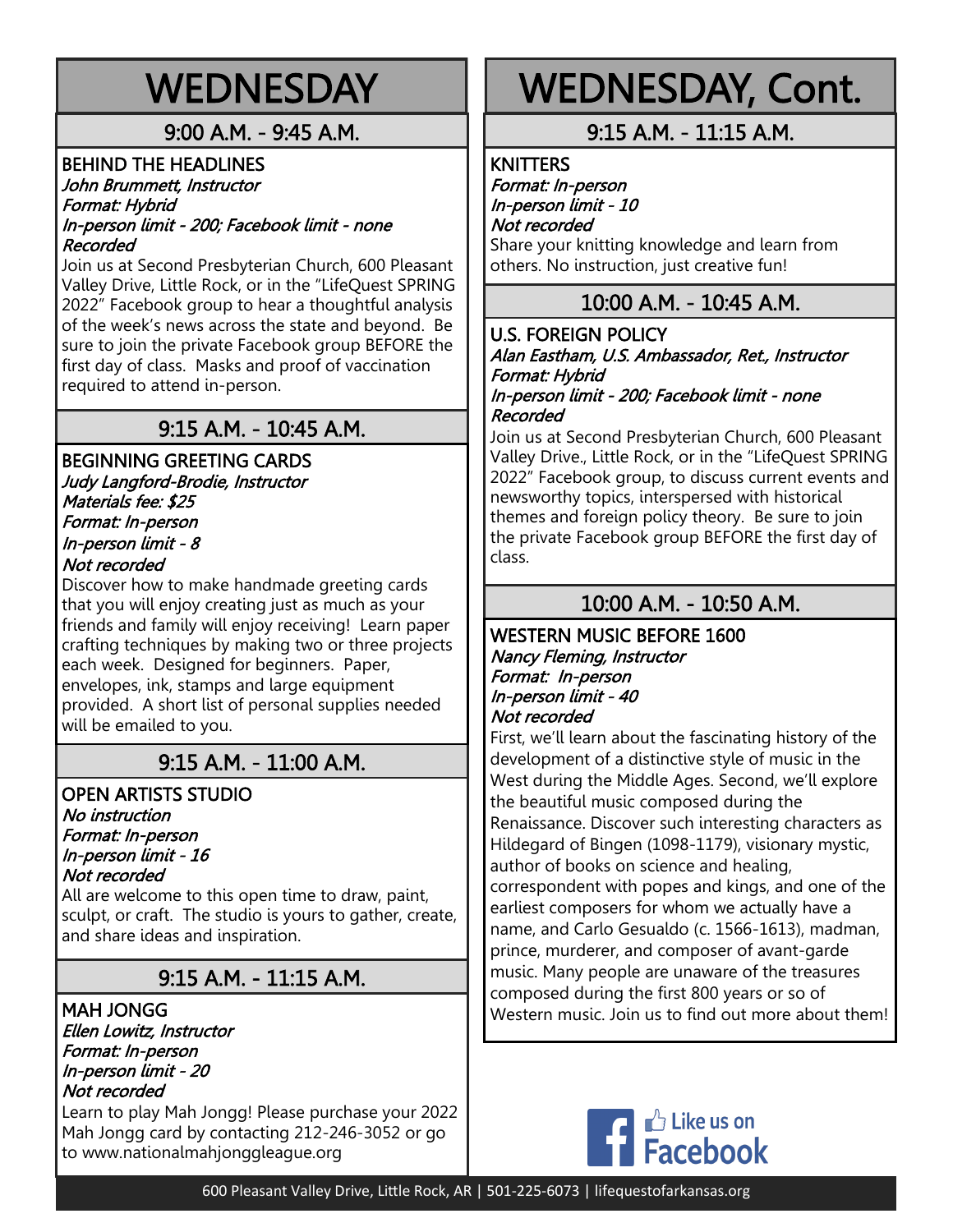## WEDNESDAY, Cont.

#### 11:00 A.M. - 11:45 A.M.

#### LIFEQUEST FOLKIES RIDE AGAIN! Ralph McKenna, David McAlpine, Joe Lombardi, Rich Roy, Micky Rigby, Mike Schaefer & David Allen, **Instructors**

Format: In-person In-person limit - 100 Not recorded



This course will focus on traditional instruments employed in folk music — guitar, banjo, mandolin, Irish whistle, autoharp, and others. Love songs, unionizing, songs of protest, songwriter's personal reaction to daily life — all will be addressed. We recognize the historical knowledge and musical skills of many class members, and strongly encourage their participation, from singing along on familiar songs (hootenanny style) to guest performances in the classroom.

## 11:00 A.M. - 11:45 A.M.

#### LINCOLN'S FRIENDS Various instructors Format: Hybrid

#### In-person limit - 40; Zoom, Facebook limit - none Recorded

Ward Hill Lamon, Abraham Lincoln's former law partner, friend and sometime bodyguard, told a famous story about the 16th U.S. president's premonition of his own death. According to the tale, just a few days before his assassination on April 14, 1865, Lincoln shared a recent dream with a small group of friends. In it, he walked into the East Room of the White House to find a covered corpse surrounded by a crowd of mourners. When Lincoln asked one of the soldiers who had died, the reply was, "The president. He was killed by an assassin." Learn about the many personalities and important roles Lincoln's friends played during his life and politics. (LifeQuest instructors in parentheses)

- Apr 6: William H. Seward (Jonathan Wolfe)
- Apr 13: William Herndon (Dent Gitchel)
- Apr 20: Elmer Ellsworth (Dick Williams)
- Apr 27: Joshua Speed (Fred Ursery)
- May 4: Ann Rutledge & Nancy Hanks (Pat Goss)
- May 11: John Hay (Pat Goss)
- May 18: Ward Hill Lamon (Jonathan Wolfe)
- May 25: Justice David Davis (Dick Williams)

## WEDNESDAY, Cont.

11:00 A.M. - 12:30 P.M.

#### PAPER CRAFTS AND GREETING CARDS Judy Langford-Brodie, Instructor Materials fee: \$40 Format: In-person In-person limit - 8 Not recorded

Creativity is calling! Join us and make handmade greeting cards and 3D projects in a fun and friendly environment. Geared for the paper crafter with stamping experience, you will have the opportunity to learn new techniques and expand your existing skills. Each week you will make two projects using die cuts, punches, rubber stamps and a variety of paper folds. Paper, envelopes and large equipment provided. A list of personal supplies needed will be emailed to you.

#### 12:00 P.M. - 12:45 P.M.

#### GUEST SPEAKER HOUR Various speakers Format: Online Facebook Public Page limit - none Recorded

Free and open to the public. May be viewed on the LifeQuest of Arkansas Facebook public page at Facebook.com/lifequestofarkansas. See the full schedule of presenters on the website, lifequestofarkansas.org, under "Guest Speaker Hour."

### 1:00 P.M. - 1:45 P.M.

#### JAZZ PIANO AND THE SPIRIT Tom Cox, Instructor Format: In-person In-person limit - 40 Not recorded

Through jazz piano performance and discussion, the class examines our human spirit's need for openness, resilience, risk taking and aesthetic beauty for a continued vibrant and meaningful life. Jazz piano and jazz artists as well as visual art and movement may be required viewing on YouTube between classes for further understanding and class discussion.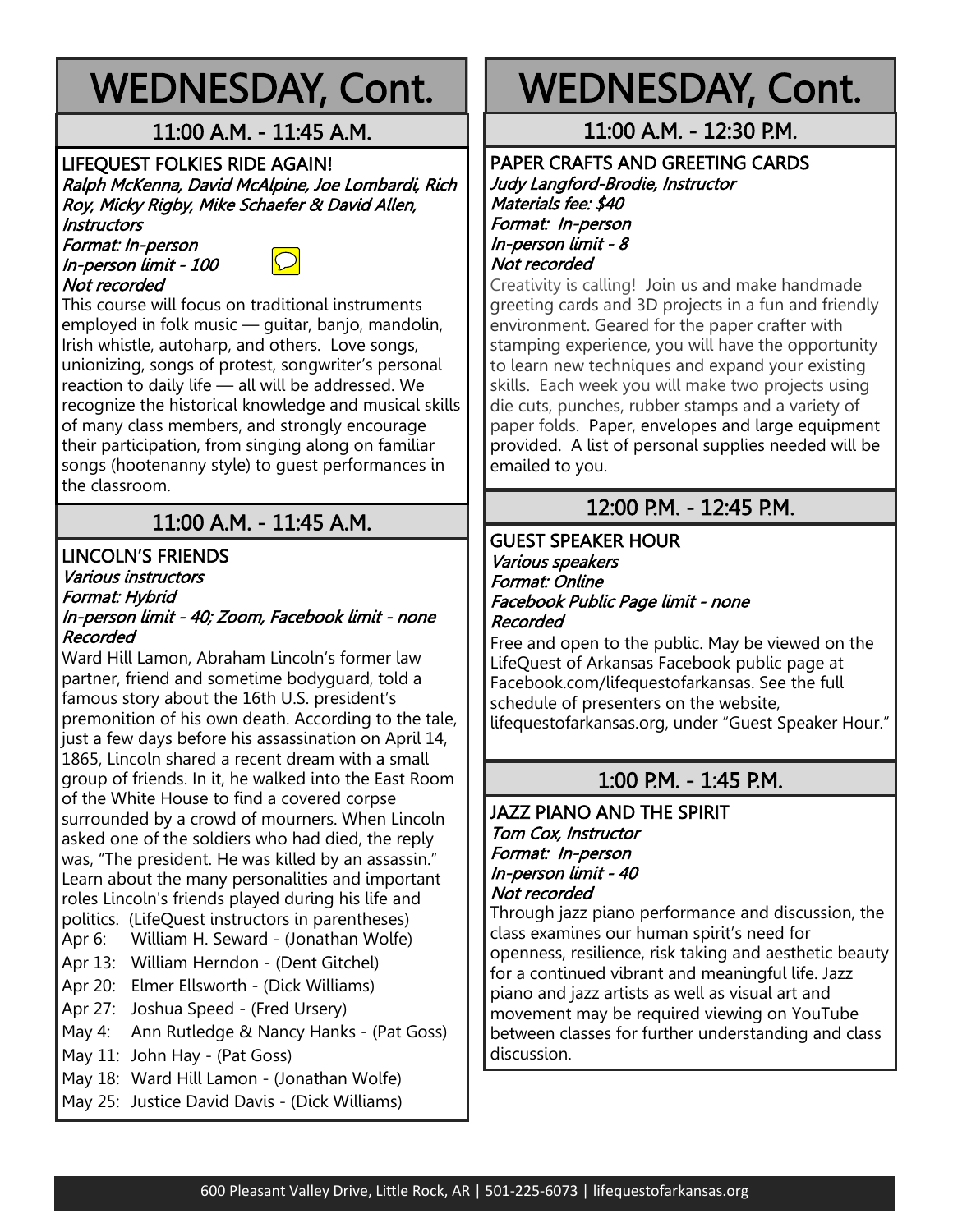| <b>WEDNESDAY, Cont.</b>                                                                                                                                                                                                                                                                                                                                                                                                                                                                                                                                                  | <b>THURSDAY</b>                                                                                                                                                                                                                                                                                                                                                                                                                                                                                                                                                                      |
|--------------------------------------------------------------------------------------------------------------------------------------------------------------------------------------------------------------------------------------------------------------------------------------------------------------------------------------------------------------------------------------------------------------------------------------------------------------------------------------------------------------------------------------------------------------------------|--------------------------------------------------------------------------------------------------------------------------------------------------------------------------------------------------------------------------------------------------------------------------------------------------------------------------------------------------------------------------------------------------------------------------------------------------------------------------------------------------------------------------------------------------------------------------------------|
| 1:00 P.M. - 3:00 P.M.                                                                                                                                                                                                                                                                                                                                                                                                                                                                                                                                                    | 9:15 A.M. - 11:00 A.M.                                                                                                                                                                                                                                                                                                                                                                                                                                                                                                                                                               |
| <b>ACRYLIC AND OIL PAINTING</b><br>Sean LeCrone, Instructor<br>Format: Hybrid<br>In-person limit - 16; Zoom, Facebook limit - none<br>Recorded<br>We will focus on acrylics and oils. Learn about<br>various supplies and techniques, and hone your skills<br>through guided demonstrations.                                                                                                                                                                                                                                                                             | <b>ARTISTIC TOOLS AND TECHNIQUES</b><br>Ken Williams, Instructor<br>Format: Hybrid<br>In-person limit - 16; Zoom, Facebook limit - none<br>Recorded<br>The course will explore some of the many kinds of<br>water-soluble media through demonstration and<br>"follow along" class projects, progressing by steps<br>from graphite to watercolors. We will use<br>these media to investigate color choice, composition<br>and mixed media applications.                                                                                                                               |
|                                                                                                                                                                                                                                                                                                                                                                                                                                                                                                                                                                          | 9:15 A.M. - 11:15 A.M.                                                                                                                                                                                                                                                                                                                                                                                                                                                                                                                                                               |
| <b>DID YOU KNOW?</b><br>LIFEQUEST IS GOING TO<br><b>MAINE!</b><br>Info meeting April 12,<br>3:00 P.M. on Zoom<br>LifeQuest is partnering with Collette Travel for<br><b>ROAMING COASTAL MAINE</b><br>September 20–26, 2022 featuring Portland,<br>Acadia and Penobscot Bay. With just 12-24                                                                                                                                                                                                                                                                              | <b>ADVANCED PAPER CRAFTING</b><br>Connie Wardell, Instructor<br>Materials fee: \$40<br>Format: In-person<br>In-person limit - 10<br>Not recorded<br>This class is for those who have been making<br>greeting cards and other paper crafts for some time.<br>Join us for some fun making cards for all occasions<br>using advanced techniques such as embossing,<br>inking, layering, and 3D effects. We will make two<br>projects each week. Cardstock, envelopes, and<br>necessary tools will be available. A list of other<br>needed supplies will be emailed to you before class. |
| passengers, this small group travel adventure<br>features 7 days and includes 9 meals.                                                                                                                                                                                                                                                                                                                                                                                                                                                                                   | 9:15 A.M. - 11:15 A.M.                                                                                                                                                                                                                                                                                                                                                                                                                                                                                                                                                               |
| <b>HIGHLIGHTS</b><br>Portland, Oyster Farm, Bar Harbor, Acadia<br>National Park, Lobster Trap Pull Demonstration,<br>Wine Tasting, Camden, Coastal Maine Botanical<br>Gardens, and Boothbay excursion<br><b>WORRY-FREE CANCELLATION</b><br>Collette's industry-leading cancellation waiver<br>offers travelers a full cash refund for the price of<br>the tour, right up to the day prior to departure,<br>minus the small cost of the waiver. Travel worry-<br>free knowing if anything changes, you're<br>protected. Book before April 20 to save \$100<br>per person. | <b>BRIDGE</b><br><b>Richard Kalkbrenner and Various Instructors</b><br>Format: In-person<br>In-person limit - 20<br>Not recorded<br>The class will focus on all the basics of modern<br>Bridge bidding with half of each class spent bidding<br>and playing hands with your classmates. In this<br>manner, the student will be exposed to play of the<br>hand and defense techniques. The student should<br>purchase <i>Bidding in the 21<sup>st</sup> Century</i> by Audrey<br>Grant which will be the textbook for the class.<br>ISBN 9780939460939                                |
|                                                                                                                                                                                                                                                                                                                                                                                                                                                                                                                                                                          |                                                                                                                                                                                                                                                                                                                                                                                                                                                                                                                                                                                      |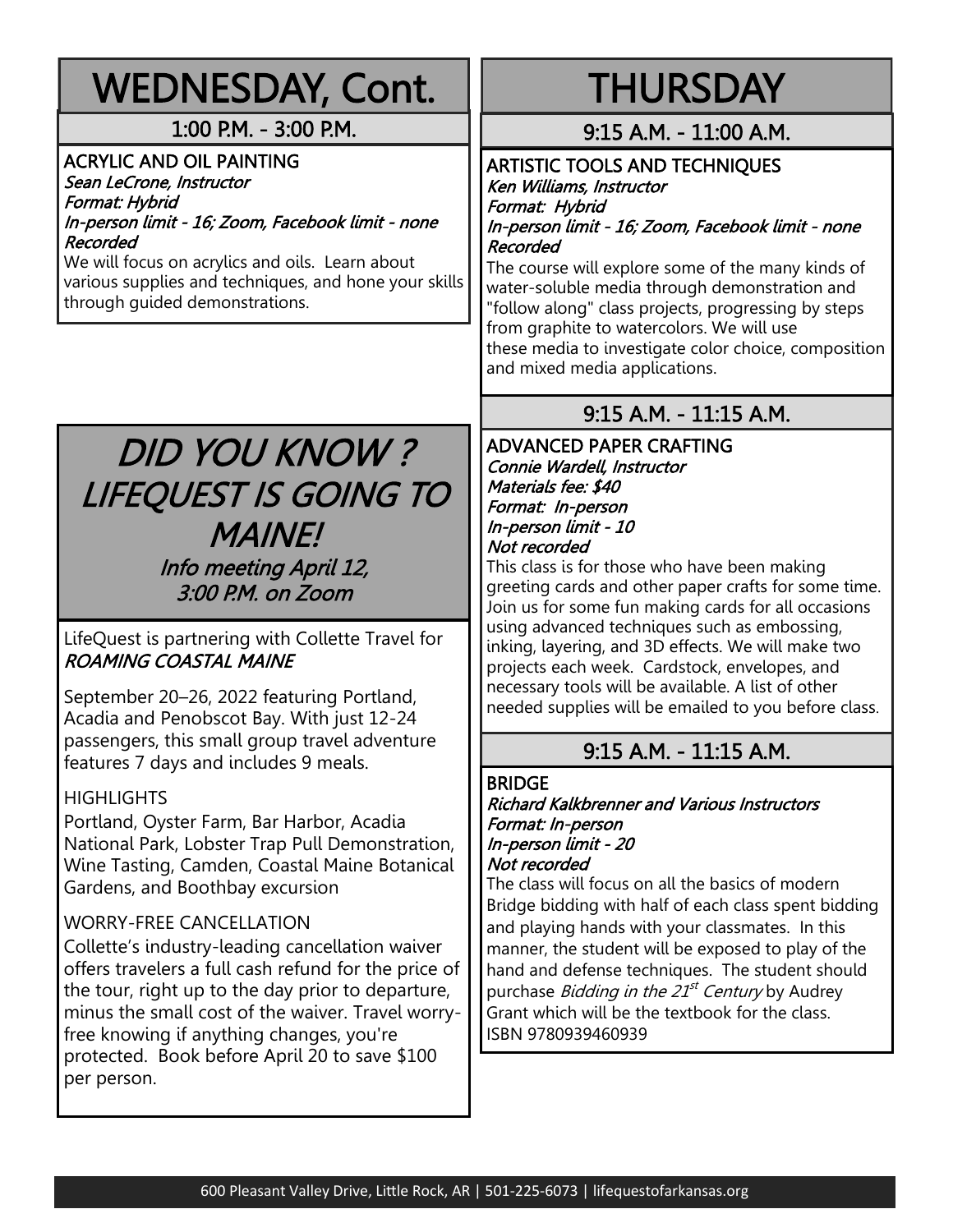## THURSDAY, Cont.

#### 10:00 A.M. - 10:45 A.M.

#### MIND AND MINDFULNESS: JOURNEY IN THE LABYRINTH

Patty Kohler, PhD, Instructor Wayne Chapman, Facilitator Format: Hybrid In-person limit - 40; Zoom, Facebook limit - none

Recorded

In this eight-session course, we will take a journey into the labyrinth and some of its many facets. Travel with us as we explore the myth and mystery surrounding this ancient tool for mindfulness. We will take a brief walk (literally) through some of the history, look at the variety of labyrinth types, and learn ways to utilize the labyrinth as a tool for selfcare community with others or as an individual contemplative practice.

### 10:00 A.M. - 10:45 A.M.

LQ BOOK CLUB Mary Sha Moriarty, Facilitator Format: In-person In-person limit - 14 Not recorded

Bring your curiosity, open-mindedness and love for books and reading! A suggested book list will be emailed to you before class begins.

### 10:00 A.M. - 10:45 A.M.

#### WHAT'S ON YOUR MIND Bob Alexander, Facilitator Format: In-person In-person limit - 20

Not recorded

Not your typical teacher-led class, but a completely unstructured, moderator-led discussion of various topics and ideas. Come speak your mind!





## THURSDAY, Cont.

### 11:00 A.M. - 11:45 A.M.

#### JANE AUSTEN

Earl Ramsey and Paul Yoder, Instructors Format: Hybrid In-person limit - 40; Zoom, Facebook limit - none

Recorded

Among our canonical authors, Jane Austen is distinctive in having always been popular with both scholars and lay readers. What is the secret of her success? Is it her style? Her wit? Her wisdom? Something else? This course will explore the roots of Austen's success by examining her two greatest novels, Pride and Prejudice and Emma. We recommend, but do not require, that participants use the Norton Critical Editions of the novels.

### 1:00 P.M. - 3:00 P.M.

#### PASTELS

Various Instructors Format: Hybrid In-person limit - 16; Zoom, Facebook limit - none Recorded

Join this fun class to learn about various pastel supplies and techniques, and hone your skills through guided demonstrations.

## DID YOU KNOW?

#### We would love to see you in person this spring!

You may stop by the LifeQuest office, located in Second Presbyterian Church, 600 Pleasant Valley Drive, in Little Rock, with your vaccine card anytime the office is open. We'll make a copy to keep on file so you will be all set for in-person classes this spring!

Office hours: Monday-Thursday, 9:00 a.m.-4:00 p.m.

If you prefer, you may mail a photocopy your vaccine card to:

> LifeQuest of Arkansas P.O. Box 25523 Little Rock, AR 72221

Or email a photo of your vaccine card to: info@lifequestofarkansas.org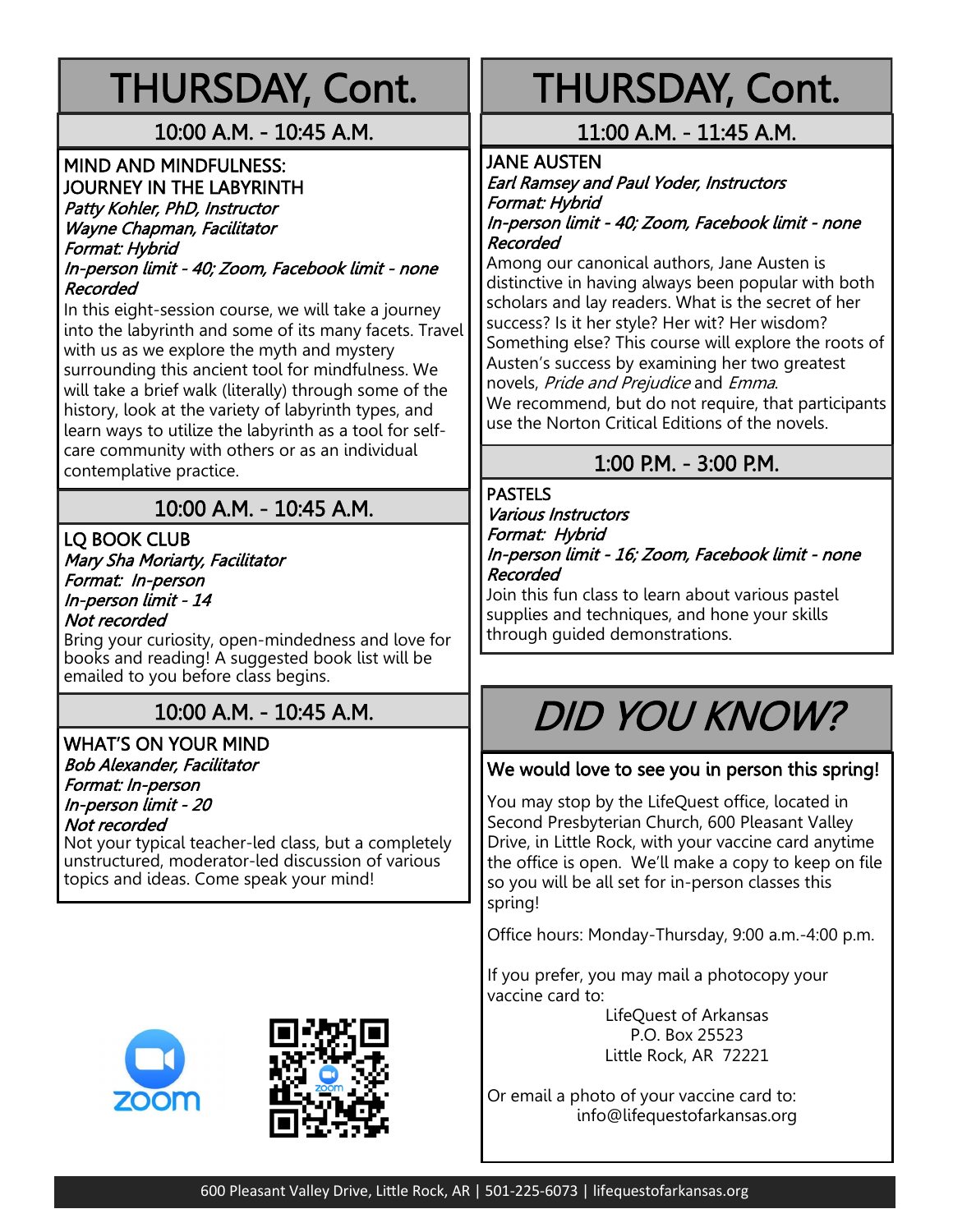| <b>DIGITAL LEARNING</b><br><b>WORKSHOPS</b><br><b>THURSDAYS</b><br>9:15 A.M. - 11:15 A.M.<br>Thursday, April 7 & 14<br><b>COMPUTER MAINTENANCE</b>                                                                                                                                                  | <b>CURBSIDE MEALS</b><br>Pick up at Second Presbyterian Church<br>600 Pleasant Valley Drive, Little Rock<br><b>Thursdays</b><br>between<br>2:30 P.M. - 3:30 P.M.                                                                                                                                                                                        |
|-----------------------------------------------------------------------------------------------------------------------------------------------------------------------------------------------------------------------------------------------------------------------------------------------------|---------------------------------------------------------------------------------------------------------------------------------------------------------------------------------------------------------------------------------------------------------------------------------------------------------------------------------------------------------|
| <b>Bill Owens, Instructor</b><br>Materials fee: \$10<br>Format: In-person limit - 8<br>In two sessions, we will learn how to create a<br>recovery drive, antivirus programs, unfreeze your<br>computer, and many other areas of maintaining a<br>healthy system. Laptop computers will be provided. | Make your reservations:<br>Prepay for meals or order by noon the Thursday one<br>week before pick-up date. LifeQuest's chef-prepared<br>meals are ready for you to reheat or bake at home.<br>Each meal is \$16 and provides two servings.<br>$\bullet$<br>Desserts are an additional \$10 each.<br>$\bullet$<br>First come, first served!<br>$\bullet$ |
| Thursday, April 21                                                                                                                                                                                                                                                                                  | Use enclosed registration form to order meals.<br>$\bullet$                                                                                                                                                                                                                                                                                             |
| <b>IPHONE PHOTOS</b><br>Charlie Frith, Instructor<br>Materials fee: \$10<br>Format: In-person limit - 8<br>This two-hour session will give an overview of the                                                                                                                                       | Order online at lifequestofarkansas.org,<br>$\bullet$<br>or call the LifeQuest office one week in advance:<br>501-225-6073.<br>April 7                                                                                                                                                                                                                  |
| iPhone camera and Photo App.                                                                                                                                                                                                                                                                        | Entrée:<br>Poppy Seed Chicken                                                                                                                                                                                                                                                                                                                           |
| <b>Thursday, April 28</b>                                                                                                                                                                                                                                                                           | Key Lime Cake<br>Dessert:                                                                                                                                                                                                                                                                                                                               |
| <b>INTRODUCTION TO FILE MANAGEMENT</b><br><b>Bill Owens, Instructor</b><br>Materials fee: \$10<br>Format: In-person limit - 8<br>This two hour session will provide a comprehensive<br>understanding of digital file management.                                                                    | April 14<br>Entrée:<br><b>Cheese Stuffed Shells with Marinara</b><br>Dessert:<br><b>Chocolate Layer Dessert</b><br>April 21<br>Entrée:<br>Sausage Jambalaya<br>Cinnamon Crumb Cake<br>Dessert:                                                                                                                                                          |
| Thursday, May 5 & 12                                                                                                                                                                                                                                                                                | April 28                                                                                                                                                                                                                                                                                                                                                |
| <b>OVERVIEW OF THE APPLE WATCH</b><br>Charlie Frith, Instructor<br>Materials fee: \$10<br>Format: In-person limit - 8<br>This session will discuss calls, texting, fitness tracking<br>and health monitoring using your Apple Watch.                                                                | Entrée:<br>Chicken Marsala<br>Dessert: Chocolate Caramel Brownies<br><u>May 5</u><br>Entrée:<br>Beef Tortilla Soup<br><b>Tres Leches Cake</b><br>Dessert:                                                                                                                                                                                               |
|                                                                                                                                                                                                                                                                                                     | May 12                                                                                                                                                                                                                                                                                                                                                  |
| Thursday, May 19 & 26                                                                                                                                                                                                                                                                               | Entrée:<br>Chicken Florentine with Lemon Rice<br>Dessert:<br>Lemon Bars                                                                                                                                                                                                                                                                                 |
| AN INTRODUCTION TO GOOGLE PHOTOS<br>Charlie Frith, Instructor<br>Materials fee: \$10<br>Format: In-person limit - 8<br>This is a two-session workshop on utilizing Google<br>Photos. Installing and uninstalling the app, creating<br>and sharing albums, facial recognition are included.          | <u>May 19</u><br>Entrée:<br>Tomato Basil Soup with Cheese Sticks<br>Dessert:<br>Banana Pudding<br><b>May 26</b><br>Entrée:<br>Brenda's Homemade Chicken Salad                                                                                                                                                                                           |
|                                                                                                                                                                                                                                                                                                     | with Cheese Biscuits<br><b>Strawberry Cake</b><br>Dessert:                                                                                                                                                                                                                                                                                              |

L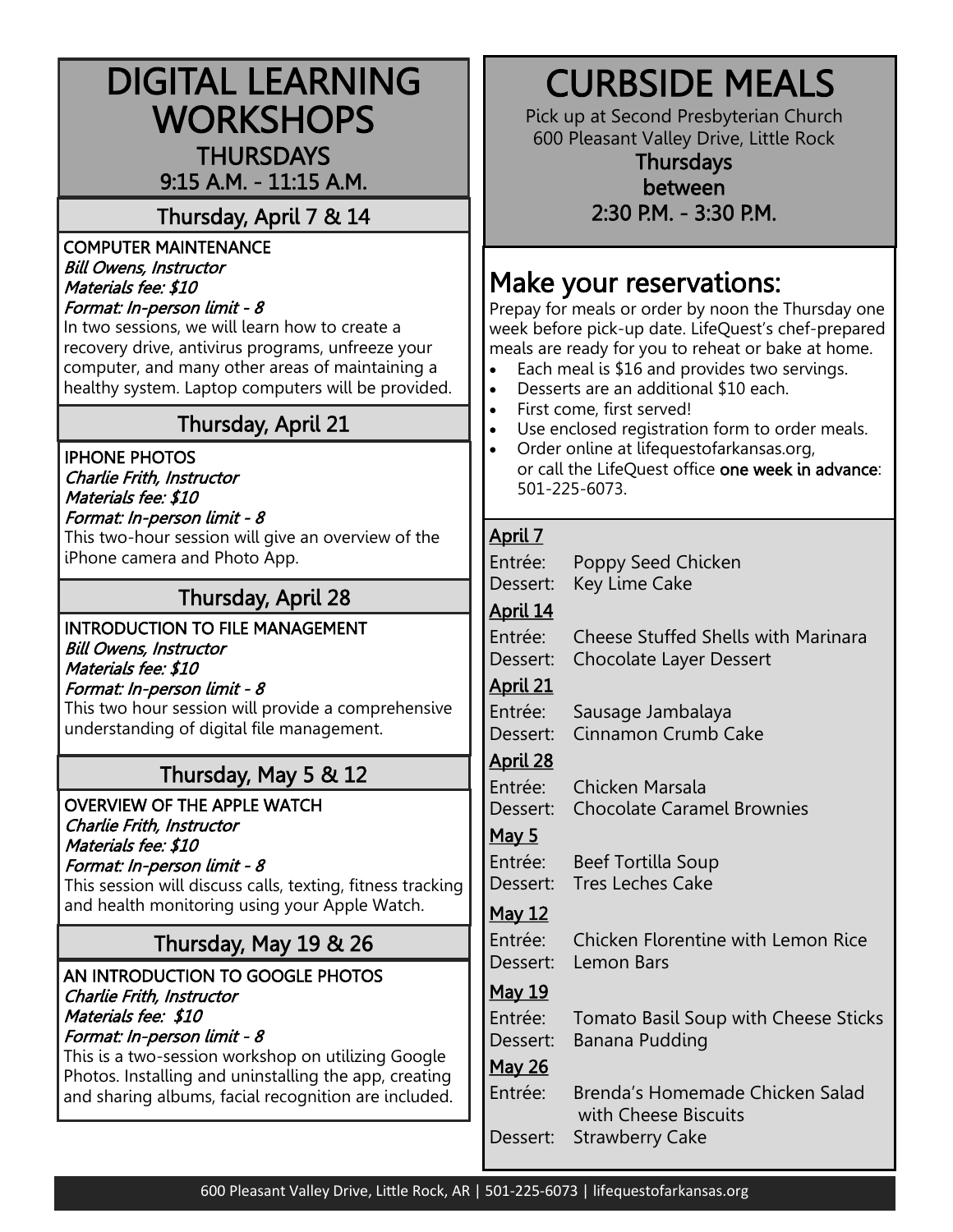## HOW TO GET TO CLASS

### ORIENTATION WITH LIFEQUEST March 29, 2022 at 11:00 a.m. to noon

Plan to attend this informational meeting online via Zoom or in-person at Second Presbyterian Church, 600 Pleasant Valley Drive, Little Rock. Please register on the enclosed registration form, and we'll send you more information. This is a great way to learn how to navigate the LifeQuest website, login to classes, find your way to in-person classes, and meet other LifeQuesters and the staff.

## THREE TYPES OF CLASSES

This spring, we are offering classes in THREE formats:

- IN-PERSON classes for a limited number of participants with *proof of vaccination*.
- ONLINE classes are held on Zoom and Facebook. Be sure to request to JOIN the LifeQuest SPRING 2022 Facebook group before classes begin and provide your Facebook name during registration.
- HYBRID classes occur when in-person and online participants take a class together!

## HOW TO LOGIN

- 1. Go to the LifeQuest of Arkansas website and click LOGIN under our logo.
- 2. Enter the Username and Password included in the registration confirmation email sent to you when you registered for the Spring Term. (Username is always "LifeQuest" and passwords change each term.)
- 3. Once you've logged in, you'll see a page with three buttons: CLASS ACCESS to easily attend class on Zoom and FaceBook; MATERIALS to view handouts or class materials; and RECORDINGS to view class recordings for this term.

## TO RECORD OR NOT TO RECORD?

Many LifeQuest classes are recorded and may be watched later in the term. However, if a class is not recorded, it may be because there is copyrighted material covered in class, the class contains the opinions and experiences of participants that may be personal in nature, or it is the instructor's preference that the class not be recorded. Login to the LifeQuest website to see class recordings.

## A FEW DISCLAIMERS ...

- The opinions and statements of instructors/presenters are their own and not necessarily those of LifeQuest of Arkansas.
- Please note that LifeQuest's recorded classes are for educational use. LifeQuest reserves the rights to these recordings, and by attending, you are giving your consent to being recorded.
- To read the full Privacy Policy, Opinion Disclaimer and Recording Disclaimer, go to: https://www.lifequestofarkansas.org/who\_we\_are/privacy\_policy.html